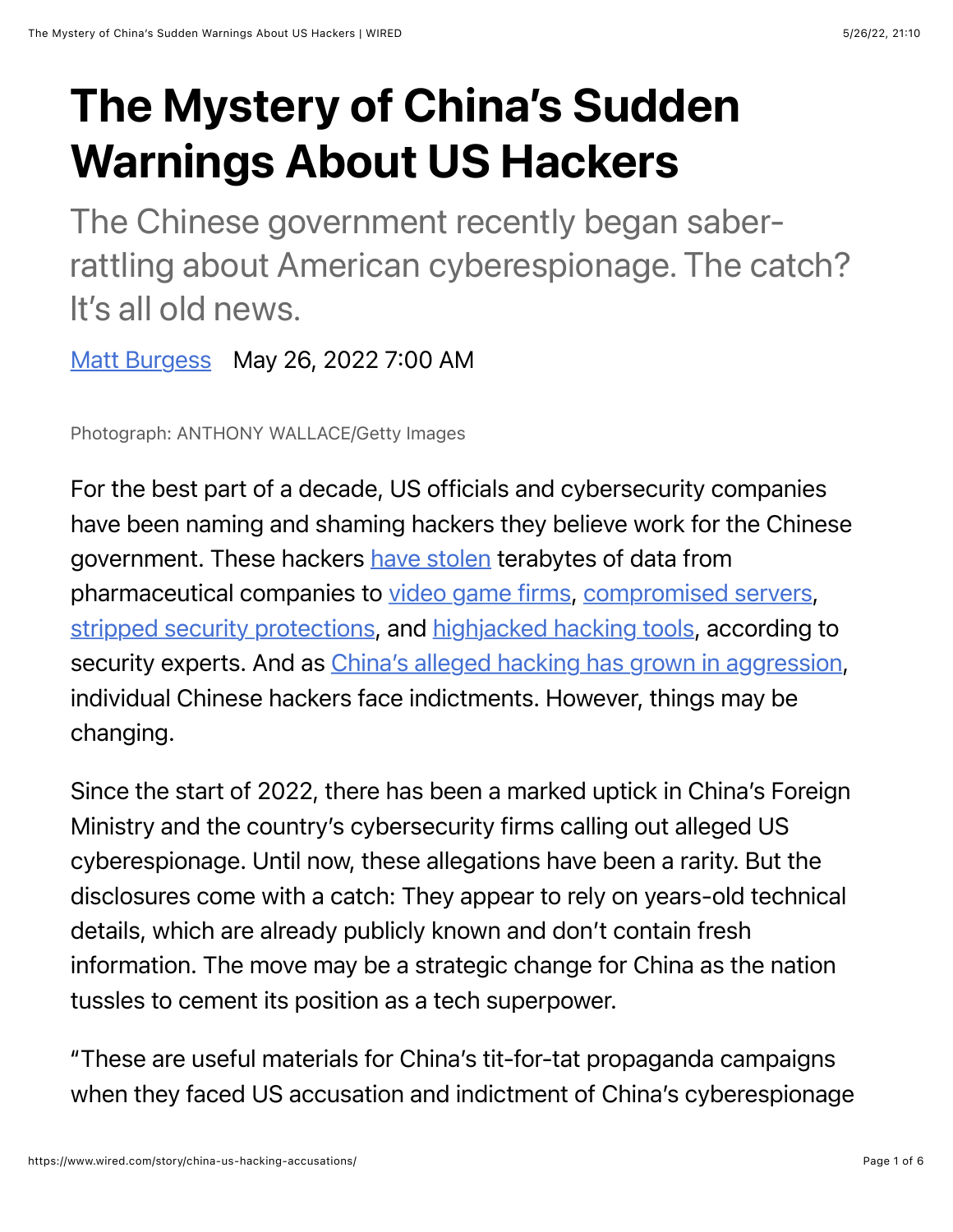activities," says Che Chang, a cyber threat analyst at Taiwan-based cybersecurity firm TeamT5.

China's accusations, which were [noted](https://riskybiznews.substack.com/p/risky-biz-news-china-complains-about) by security journalist Catalin Cimpanu, all follow a very similar pattern. On February 23, Chinese security company Pangu Lab [published](https://www.pangulab.cn/post/the_bvp47_a_top-tier_backdoor_of_us_nsa_equation_group/) allegations that the US National Security Agency's elite [Equation Group](https://www.kaspersky.com/about/press-releases/2015_equation-group-the-crown-creator-of-cyber-espionage) hackers used a backdoor, dubbed Bvp47, to monitor 45 countries. The *Global Times*, a tabloid newspaper that's part of China's state-controlled media, ran an [exclusive report](https://www.globaltimes.cn/page/202202/1252952.shtml) on the research. [Weeks later, on March 14, the newspaper had a second exclusive story about](https://www.globaltimes.cn/page/202203/1254856.shtml) another NSA tool, NOPEN, based on details from China's National Computer Virus Emergency Response Center. A week later, Chinese cybersecurity firm Qihoo 360 [alleged](https://finance.yahoo.com/news/china-cybersecurity-firm-alleges-us-093000291.html) that US hackers had been attacking Chinese companies and organizations. And on April 19, the Global Times [reported](https://www.globaltimes.cn/page/202204/1259749.shtml) on further National Computer Virus Emergency Response Center findings around HIVE, malware developed by the CIA.

The reports are accompanied with a flurry of statements—often in response to questions from the media—by China's Foreign Ministry spokespeople. "China is gravely concerned over the irresponsible malicious cyber activities of the US government," Foreign Ministry spokesperson Wang Wenbin [said](http://us.china-embassy.gov.cn/eng/fyrth/202204/t20220420_10670511.htm) in April after one of the announcements. "We urge the US side to explain itself and immediately stop such malicious activities." Over the first nine days of May, Foreign Ministry spokespeople commented on US cyber [activities](http://us.china-embassy.gov.cn/eng/fyrth/202205/t20220505_10681955.htm) at least [three](http://us.china-embassy.gov.cn/eng/fyrth/202205/t20220506_10682555.htm) [times.](https://www.fmprc.gov.cn/mfa_eng/xwfw_665399/s2510_665401/2511_665403/202205/t20220509_10683549.html) "One cannot whitewash himself by smearing others," Zhao Lijian said in [one instance](http://us.china-embassy.gov.cn/eng/fyrth/202205/t20220505_10681955.htm).

While cyber activity undertaken by state actors is often wrapped in highly classified files, many hacking tools developed by the US are no longer a secret. In 2017, WikiLeaks published 9,000 documents in the [Vault7 leaks,](https://www.wired.com/tag/vault-7/) [which detailed many of the CIA's tools. A year earlier, the mysterious Shadow](https://www.wired.com/tag/shadow-brokers/)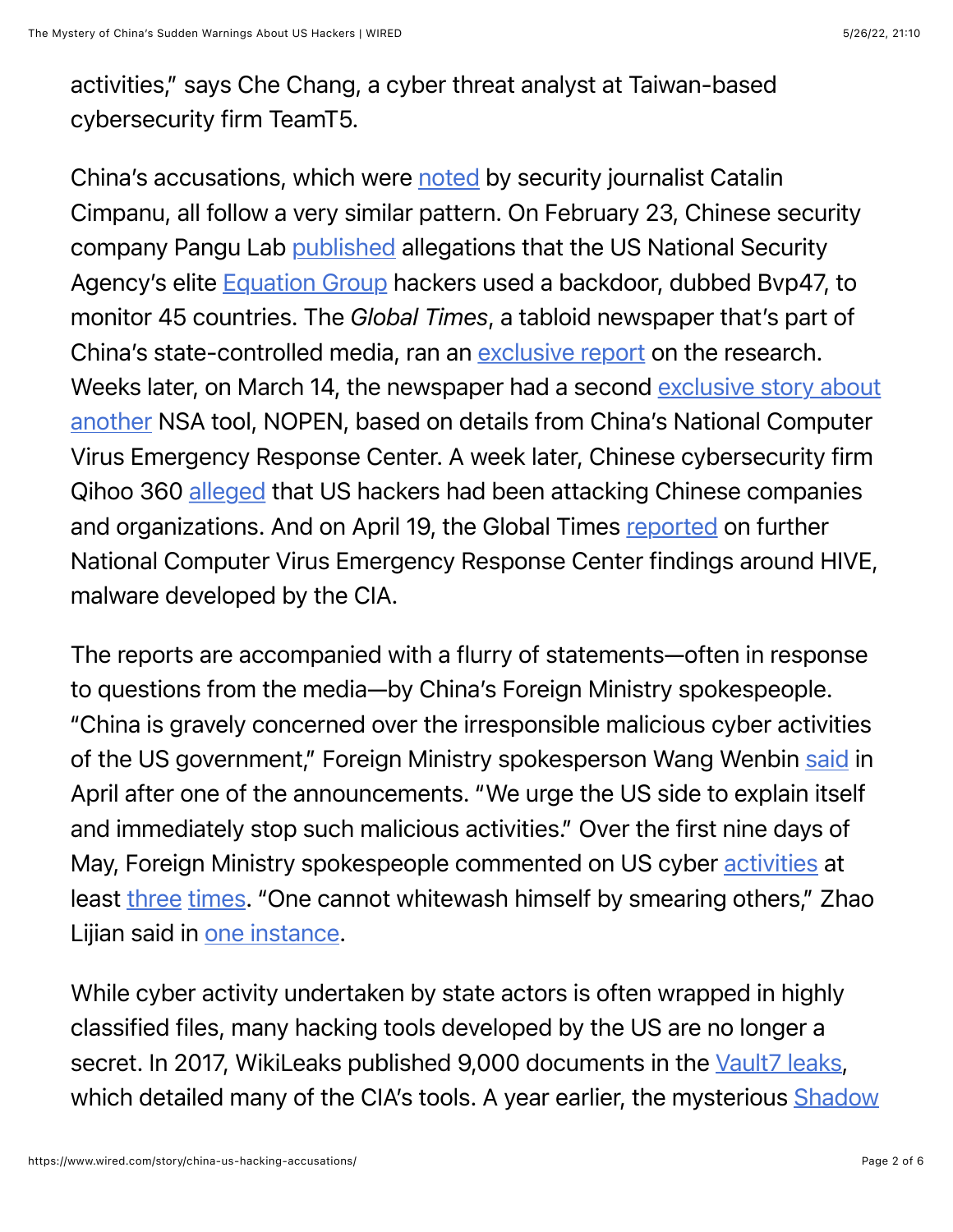[Brokers hacking group stole data from one of the NSA's elite hacking teams](https://www.wired.com/tag/shadow-brokers/) and slowly dripped the data to the world. The Shadow Brokers leaks included dozens of exploits and new [zero-days](https://www.wired.com/2016/08/shadow-brokers-mess-happens-nsa-hoards-zero-days/)—including the [Eternal Blue](https://www.wired.com/story/eternalblue-leaked-nsa-spy-tool-hacked-world/) hacking tool, which has since been used repeatedly in some of the *largest* [cyberattacks. Many of the details in the Shadow Brokers leaks match up w](https://www.wired.com/story/eternalblue-leaked-nsa-spy-tool-hacked-world/)ith details about NSA which were [disclosed by Edward Snowden in 2013](https://www.wired.com/2013/12/nsa-hacking-catalogue/). (An NSA spokesperson said it has "no comment" for this story; the agency routinely does not comment on its activity.)

Ben Read, director of cyberespionage analysis at US cybersecurity firm Mandiant, says China's state media push of alleged US hacking seems to be consistent, but it mostly contains older information. "Everything that I've seen they've written about, they tie back to the US through either the Snowden leaks or Shadow Brokers," Read says.

Pangu Lab's February report on Bvp47—the only publication on its website says it initially discovered the details in 2013 but pieced them together after the Shadow Brokers leaks in 2017. "The report was based on a decade-old malware, and the decryption key is the same" as in WikiLeaks, Che says. The details of HIVE and NOPEN have also been available for years. Neither Pangu [Labs or Qihoo 360, which has been on the US government sanctions list](https://sg.news.yahoo.com/us-slaps-sanctions-33-chinese-095408321.html) since 2020, responded to requests for comment on their research or methodology. Although a Pangu spokesperson previously [said](https://finance.yahoo.com/news/chinese-report-suspected-nsa-hack-110731710.html) it recently published the old details, and it had taken a long time to analyze the data.

Megha Pardhi, a [China researcher](https://thediplomat.com/2022/04/chinas-new-focus-on-us-cyber-activities/) at Takshashila Institution, an Indian think tank, says the publications and follow-up comments from officials can serve multiple purposes. Internally, China can use it for propaganda and to send a message to the US that it has the capability to attribute cyber activity. But beyond this, there is a warning to other countries, Pardhi says. "The message is that even though you're allied with the United States, they're still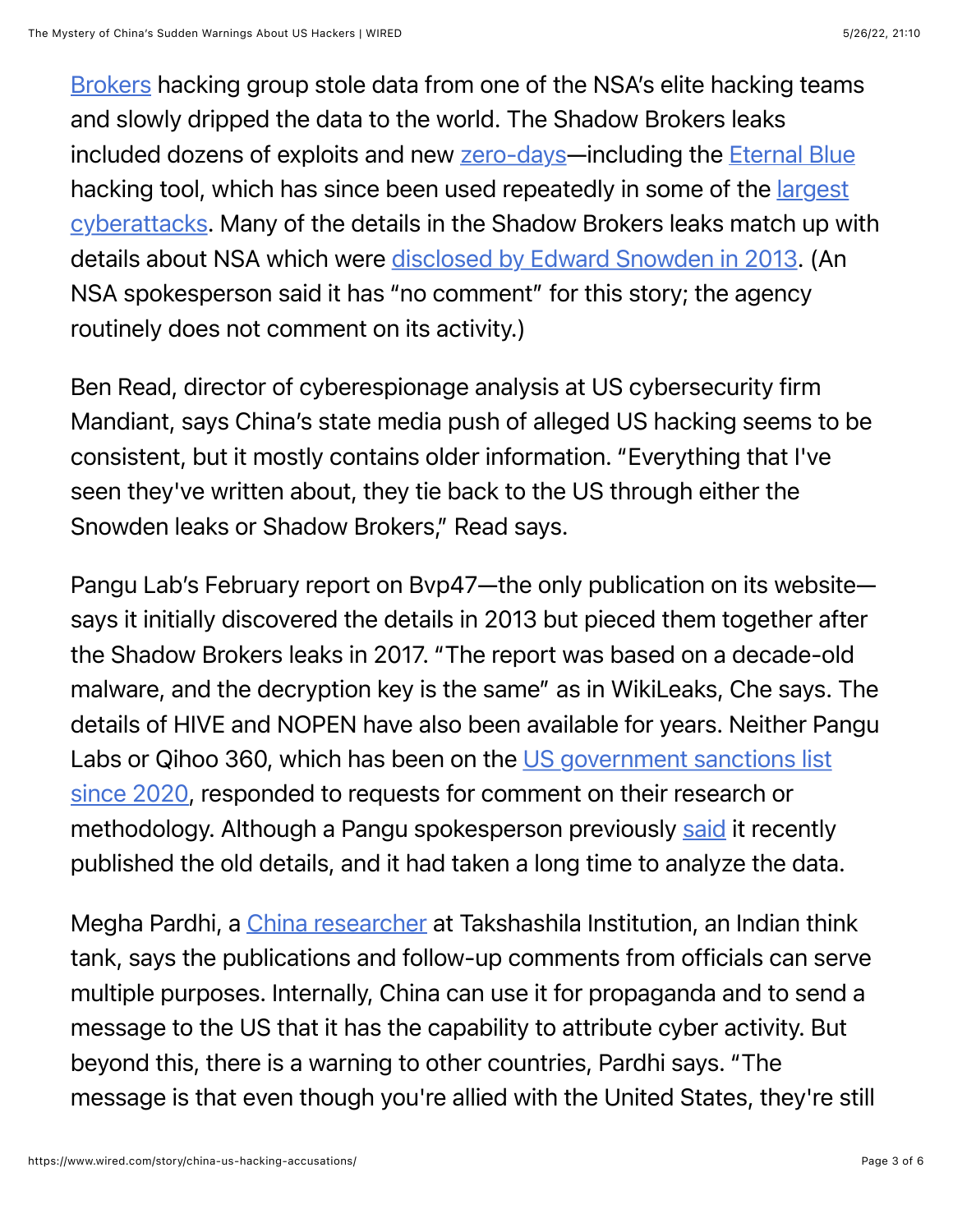## gonna come after you."

"We oppose and crack down in accordance with law all forms of cyberespionage and attacks," Liu Pengyu, a spokesperson for the Chinese Embassy in the US, says in a statement. Liu did not respond directly to questions around the apparent uptick in finger-pointing at the US this year, the evidence that was being used to do so, or why this may be happening years after details originally emerged. China is widely considered to be one of the most sophisticated and active state cyber actors—involved in spying, hacking for espionage, and gathering data. [Western officials consider](https://www.gov.uk/government/speeches/cs-speech-to-the-international-institute-for-strategic-studies) the country to be the biggest cyber threat, ahead of Russia, Iran, and North Korea.

"Recently, there have been many reports of US carrying cyber theft and attacks on China and the whole world," Liu says in a statement that reflects comments made by China's Foreign Ministry spokespeople this year. "The US should reflect on itself and join others to jointly safeguard peace and security in cyberspace with a responsible attitude."

[Many of the disclosures in 2022—there are only a handful of previous](https://www.reuters.com/article/us-china-usa-cia-idUSKBN20Q2SI) Chinese accusations against the US—stem from private cybersecurity companies. This is similar to how Western cybersecurity companies report their findings; they are not always incorporated into government talking points, however, and state-backed media is all but nonexistent.

The potential shift in tactics could play into wider policies around technology use and development. In recent years, China's policies have focused on positioning itself as a [dominant force in technology standards](https://carnegieendowment.org/2021/10/28/three-takeaways-from-china-s-new-standards-strategy-pub-85678) in everything [from 5G to quantum computers. A raft of new cybersecurity and privacy](https://www.wired.com/story/china-personal-data-law-pipl/) laws have detailed how companies should handle data and protect national [information—including the potential for hoarding previously unknown](https://breakingdefense.com/2021/09/chinas-new-data-security-law-will-provide-it-early-notice-of-exploitable-zero-days/)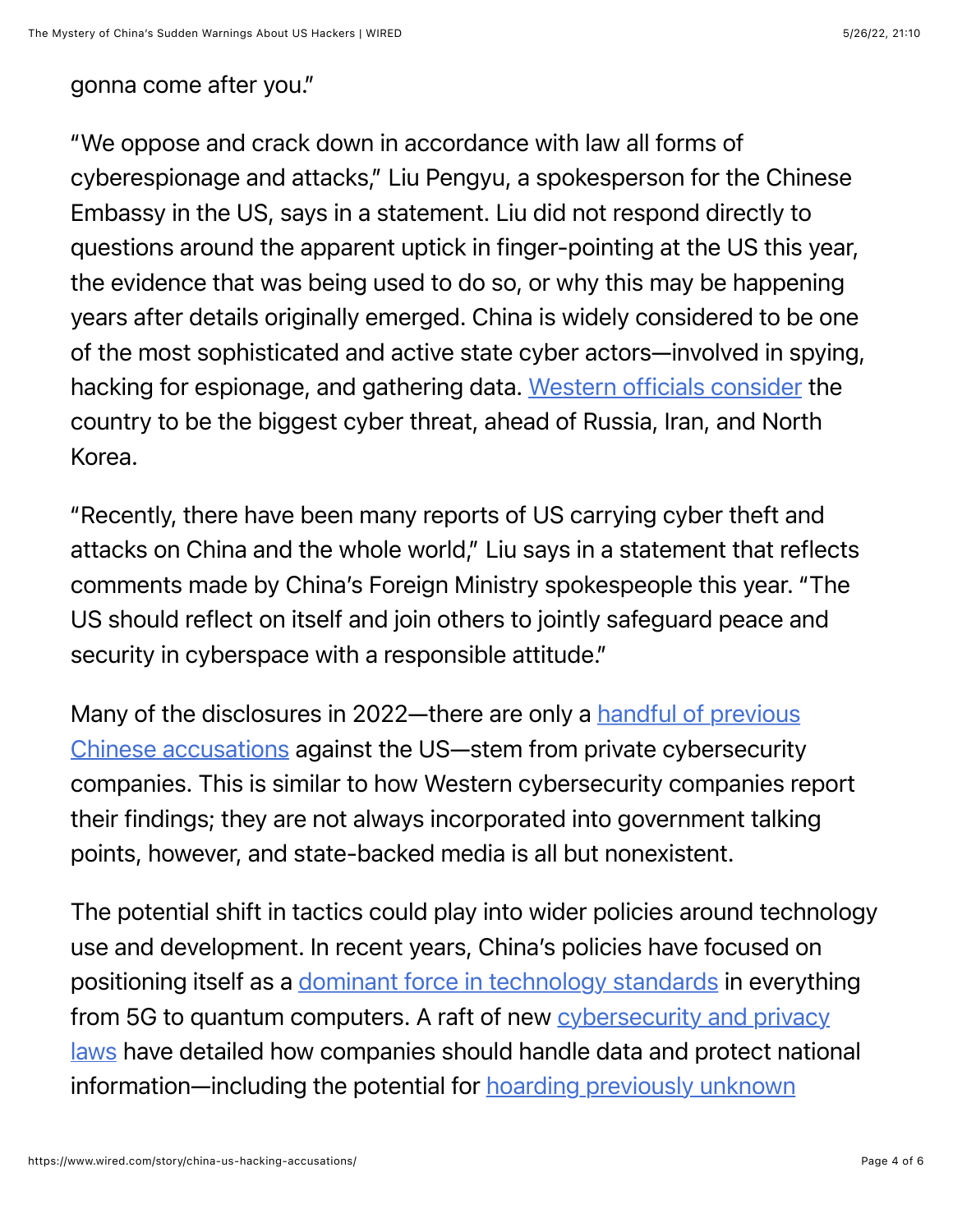## [vulnerabilities.](https://breakingdefense.com/2021/09/chinas-new-data-security-law-will-provide-it-early-notice-of-exploitable-zero-days/)

"One explanation is, possibly, that we are engaged in a kind of ideological or if you want to put it more prosaically, a marketing—battle with China," says Suzanne Spaulding, a senior adviser at the Center for Strategic and International Studies and previously a senior cybersecurity official in the Obama administration. The US-China relationship has been fraught in recent years, with tensions rising over national security issues including concerns of [telecom giant Huawei](https://www.wired.com/story/us-feds-battle-against-huawei/). "China is offering, around the world, a competing model to Western-style democracy," Spaulding says, noting that China may be responding to Western countries coming together on multiple issues since Russia invaded [Ukraine.](https://www.wired.com/tag/ukraine/)

In July 2021, China's Ministry of Industry and Information Technology [published plans](https://web.archive.org/web/20210713153324/https://www.scmp.com/tech/policy/article/3140963/china-drafts-three-year-plan-boost-its-cybersecurity-industry-amid) to boost the private security industry by 2023. Companies based in China should spend more on their defenses against cyberattacks, the government department said at the time. It also said the whole cybersecurity industry within China should look to grow in size in the coming years, as well as bolster the development of network monitoring systems and threat detection techniques. "What we've started to see over the last couple of years, increasingly, is that companies in China are building their own capabilities," says Adam Meyers, vice president of intelligence at US cybersecurity firm CrowdStrike. "There's been a few that have waded into the threat intelligence space."

But publicizing details of the long-known incidents still raises plenty of questions. Mandiant's Read says he wonders exactly how many cyberespionage cases Chinese companies and authorities are finding. The answer would provide significant clues about their true capabilities. Read says: "Is this 50 percent of what they're finding? Is this 1 percent of what they're finding? Is this 90 percent of what they're finding?"